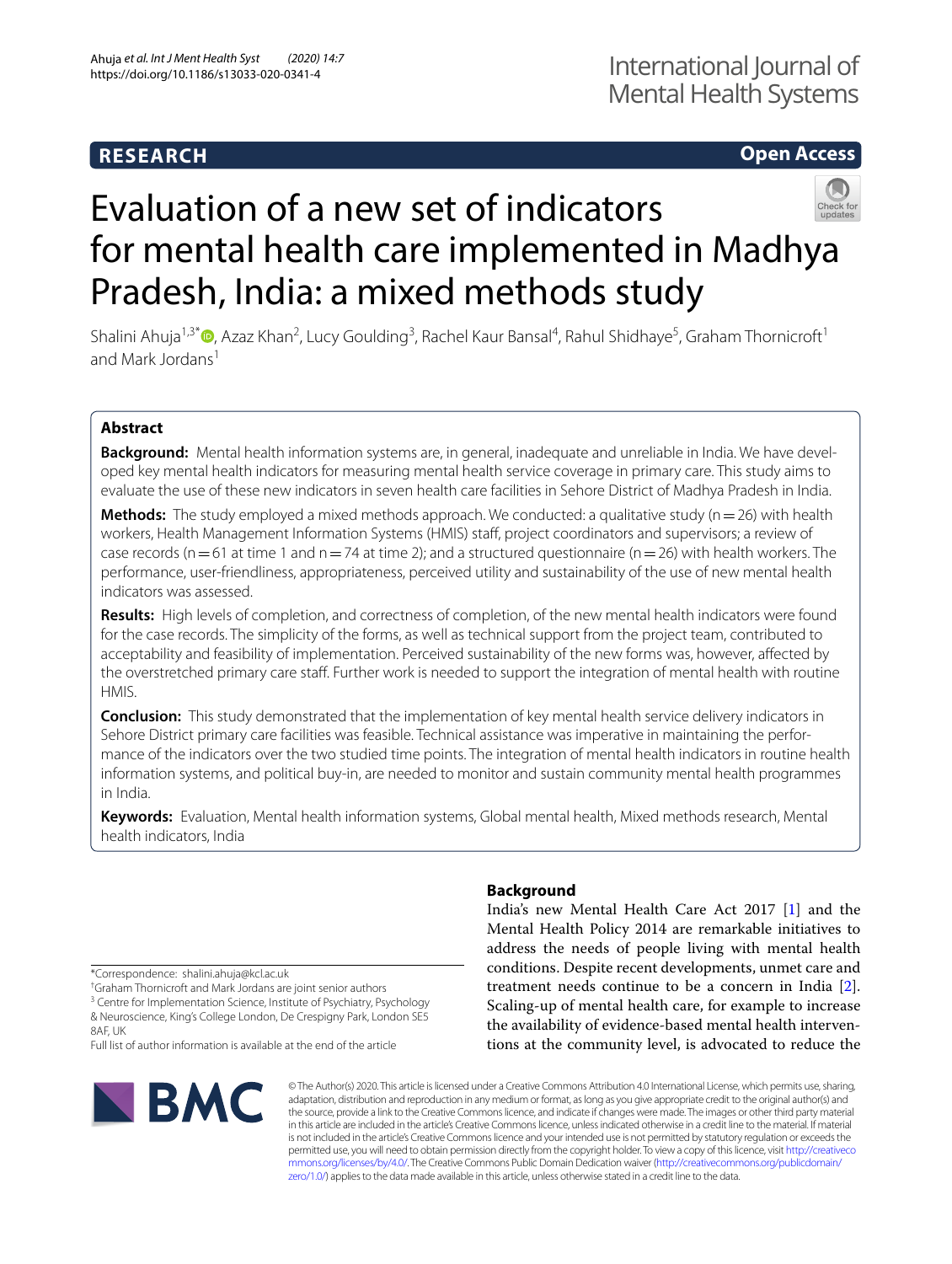huge gap amongst those who need and those who receive efective treatment for mental illnesses [\[3](#page-11-2)]. Integration of mental health in primary care is needed and, in order to strengthen mental health services, it is important to have a robust system of collecting, analysing and using routine data [[4,](#page-11-3) [5](#page-11-4)].

The World Health Organisation is committed to the development and strengthening of information systems for mental health in Low- and Middle-Income Countries (LMICs) [[6](#page-11-5)]. In India, the Ministry of Health and Family Welfare has a robust, web-based health management information system (HMIS) for monitoring national health programmes. This HMIS primarily caters to the needs of maternal and child health services [\[4](#page-11-3)]. However, routine data for services related to people with mental disorders have a weak presence in the national HMIS in India, as in other LMICs [[4,](#page-11-3) [7\]](#page-11-6). In general, routine information on mental health service delivery is not collected because there are no indicators included in the routine information systems, and when they are, the information collected is often of poor quality. Therefore, there is a need to develop and utilise mental health indicators which are feasible and acceptable to health care professionals over time [\[5](#page-11-4), [8\]](#page-11-7).

In this context, the aim of this paper was to evaluate the use of the newly introduced mental health indicators in the context of integrated primary mental health care services in the Indian state of Madhya Pradesh. Specifcally, we evaluated the performance, user-friendliness, appropriateness, and the perceived utility and sustainability of a new set of indicators for routine monitoring of mental health care within primary care facilities in Sehore District of Madhya Pradesh.

## **Methods**

## **Study setting**

The Department of Health (DoH) of Madhya Pradesh is responsible for the overall management and development of mental health plans and their service delivery. It provides mental health services through: (a) two mental hospitals in Indore and Gwalior; (b) general hospitals providing secondary and tertiary mental health care; and (c) the District Mental Health Programme (DMHP), which focuses on delivering mental health at primary care and also provides outreach services in the communities. The DMHP is functional only in two districts, i.e. Sehore and Chhindwara. However, the plans are to scale the DMHP to fve more districts and then to the entire 51 districts of Madhya Pradesh.

Health facilities delivering primary care in the Sehore District were selected for developing and implementing the new mental health indicators. The Sehore District was selected due to its poor general health indicators,

particularly with regards to child and reproductive health rankings [\[9](#page-11-8)]. A functional district mental health programme was another key reason to choose Sehore District as the study site.

Through the Programme for Improving Mental Health Care (PRIME), a mental health service delivery platform was created at these facilities, within which these indicators were developed and sequentially tested. The PRIME programme within Sehore District implemented and improved service delivery processes related to awareness, detection, treatment and recovery of people with Depression, Psychosis and Alcohol Use Disorders, and enabled the processes of supervision, and development of the new HMIS [[10](#page-11-9)].

#### *Emerald project*

As a part of the Emerging Mental Health Systems for Low- and Middle-Income Countries (Emerald) project, which aimed at strengthening mental health systems in LMICs, we developed context-specifc mental health indicators measuring mental health care needs, utilisation, quality and fnancial protection for primary care health facilities in Sehore district of Madhya Pradesh [[11\]](#page-11-10). Mental health care needs, utilisation and quality of services are key contributors to the concept of efective coverage, which is the proportion of people with mental disorders receiving quality care.

#### *Context*

The DMHP envisages the provision of community mental health services by facilitating integration of mental health care by decentralising the treatment from specialised mental hospitals thereby promoting mental health care for all.

There is ample policy and legislative context through India's frst mental health policy (2014), the Mental Health Care Bill 2017 and the National Mental Health Programme for the design and implementation of the DMHP.

The elements of DMHP include the provision of clinical services, the training of general health care providers, information and communication programmes and the provision of community data and experience to prepare for future planning.

A psychiatrist, a clinical psychologist, a psychiatric social worker, a community nurse/worker, a programme manager, a case management coordinator and a record keeper are required to be a part of the DMHP team at a district level [\[12](#page-11-11)]. Out of the 640 districts, by 2014, DMHP was implemented in 127 districts [[13\]](#page-11-12). Within Madhya Pradesh, DMHP was implemented between 2003 and 2004 in the Sehore district  $[12]$  $[12]$ . The current evaluations of DMHP suggest its efective implementation [[13](#page-11-12),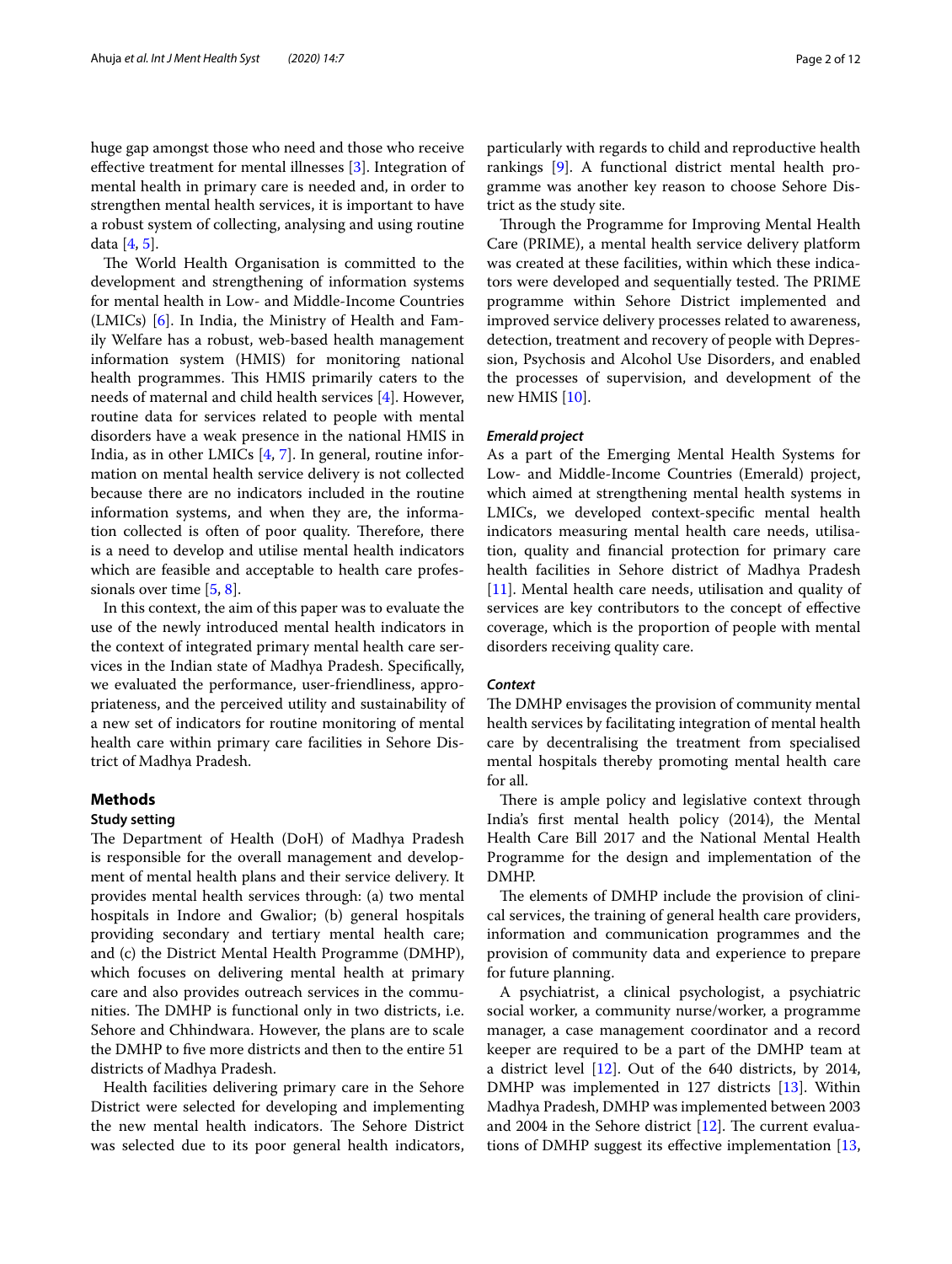[14\]](#page-11-13). The DMHP is often unable to hire the entire district team and depends primarily on primary health care physicians and community nurses who are unable to fulfl the programme's vision with their growing workload and lack of motivation  $[15]$  $[15]$ . In some districts (such as in Sehore) as a part of DMHP, outreach camps are provided by the psychiatrist and the psychologist to promote mental health awareness and reduce stigma [\[16](#page-11-15)]. Overall, shortage and poor distribution of mental health professionals in DMHP is a major challenge in achieving the goal of reducing the treatment gap of mental disorders. As the DMHP is undergoing expansion, it is proposed to develop a central coordinating and monitoring cell with periodic site visits to ensure appropriate supervision, mainly because the evidence on the supervision practices is still patchy  $[17]$  $[17]$ . Therefore, further research is needed to understand the barriers and facilitators of implementing mental health services, especially at primary levels in India [\[18](#page-11-17)].

Routine information systems in states like Madhya Pradesh contain indicators on major and minor mental disorders, as part of monitoring for the DMHP. However, this system of classifying mental disorders into major (relates to severe mental disorders like schizophrenia) and minor (relates to common mental disorders such as depression) is outdated and needed revision [\[16](#page-11-15)]. Most of the data on these indicators was collected from district hospitals, and barring some data on outreach services, no mental health data was available from primary health centres and community health centres.

The new forms collecting data on the mental health indicators were implemented in the PRIME scale up facilities, namely Budhni, Ichhawar, Nasrullaganj, Rehti, Ladhkui, and Ashta civil hospital and Sehore district hospital. There was no notable difference in the facilities in terms of infrastructure or human resources. Except for Sehore district hospital, where a part time psychiatrist visited once a week and there was a regular psychologist, in all other health facilities nurses and medical doctors were key focal points for diagnosis and management of three priority mental disorders, i.e. Depression, Psychosis and Alcohol Use Disorders.

Due to the motivation of some of the local leaders, establishing mental health service delivery within some of the facilities was particularly easy. However, other primary care facilities were reluctant in integrating mental health programmes within their primary care service delivery system.

Regular meetings of the PRIME co-ordination team with the facility in charge and other medical officers explored measures to mitigate these challenges, which resulted in the refresher on the job training of all the nurses in these facilities. In health facilities such as Rehti and Ichhawar, mental health service delivery was incepted well, whereas in Ladhkui it was afected by administrative issues. In Nasrullaganj community health facility, the service delivery inception was received well by the staff but suffered due to frequent leadership changes and weak inter-team co-ordination. In Ashta, the Block Medical Officer (facility in charge) provided a fulltime nurse to manage the service delivery and reporting of the mental health programme. In facilities such as Budhni, PRIME struggled to deliver regular mental health services despite regular meetings with the nurses and the medical officer.

## **Indicator development and implementation**

New mental health indicators were developed in a phased manner across six countries using: (a) a situational analysis tool to assess the status of the mental health information system in India; (b) a prioritisation exercise to rank key mental health indicators for the Sehore District; and (c) consultative workshops to review if the selected indicators were ready to be implemented  $[11]$  $[11]$ . The final set of health facility-level mental health indicators developed for Sehore District included indicators measuring: (a) diagnosis made by the primary care physicians (of depression, alcohol use disorders and psychosis); (b) exact diagnosis confrmed by the psychiatrist; (c) severity of disorder; (d) treatment administered (including both psychosocial and pharmacological interventions); (e) referrals to tertiary care facilities; (f) re-admissions; and (g), follow-up. Subsequently, these indicators were developed into forms for data collection.

Within the PRIME India, packages of care for mental health at primary care were delivered through district mental health care plans  $[18]$ . In the scale up phase of PRIME, the new forms collecting data on Depression, Psychosis and Alcohol Use Disorders were administered by nurses at fve community health centres (Budhni, Ichhawar, Nasrullaganj, Rehti, and Ladhkui), one civil hospital (Ashta) and one district hospital (Sehore). Table [1](#page-3-0) provides more information on each of these facilities. The data on the new indicators using these forms were collected for about a year. For the purpose of this study, use of these indicators was assessed at two time points.

The implementation of these new forms collecting data on the health facility indicators included development of registers for record keeping, and a 3-day training of nurses, medical officers and frontline health workers on mental health information systems and other mental health programme activities. Implementation of the mental health programme also involved monthly supervision by PRIME programme coordinators [\[19](#page-11-18)]. To ensure sustainability, support by the programme coordinators was gradually weaned off by the end of the first year of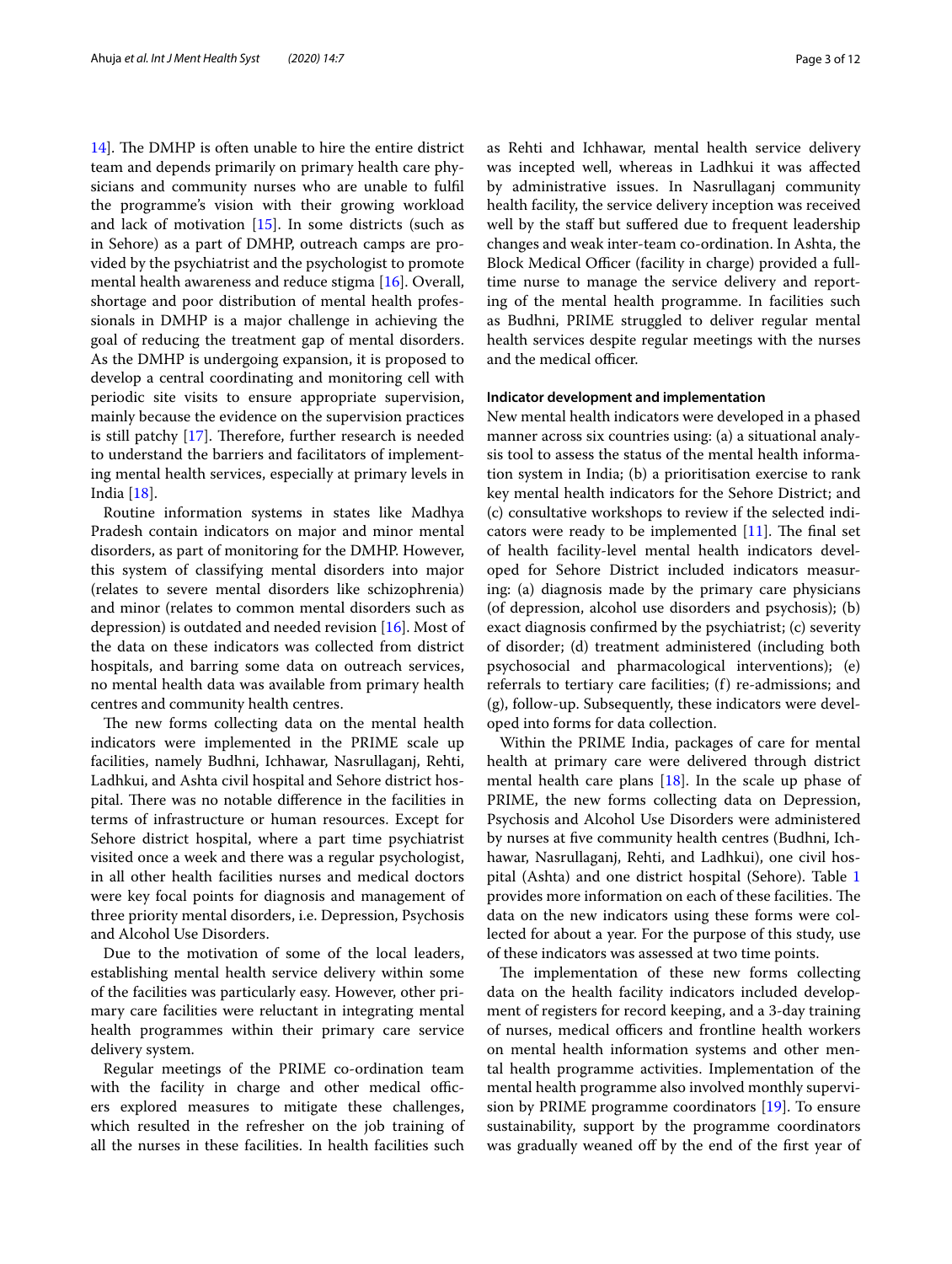<span id="page-3-0"></span>**Table 1 Indicator implementation facilities**

| Synod | <b>Health Facility</b><br>(PRIME scale<br>up facilities) | Catchment<br>area (in<br>km) | Total number of patients<br>with psychosis,<br>depression and alcohol<br>use disorders registered<br>(July 2016 to Sept 2017) |
|-------|----------------------------------------------------------|------------------------------|-------------------------------------------------------------------------------------------------------------------------------|
|       | Ichhawar CHC                                             | 50                           | 38                                                                                                                            |
|       | Budhni CHC                                               | 20                           | 33                                                                                                                            |
| 3     | Nasrullaganj CHC                                         | 55                           | 123                                                                                                                           |
| 4     | Ashta Civil Hospital                                     | 42                           | 122                                                                                                                           |
| 5     | Rehti CHC                                                | 22                           | 37                                                                                                                            |
| 6     | Ladhkui CHC                                              | 40                           | 80                                                                                                                            |
|       | Sehore District<br>Hospital                              | 80                           | 380                                                                                                                           |

*CHC* community health centre

implementation, after which the nurses mainly managed the mental health programme at the facilities.

## **Study design**

A sequential, exploratory mixed methods approach was used for this study. The results are explored qualitatively and then interpreted through quantitative follow-up research [[20\]](#page-11-19). Qualitative data were collected using semistructured interviews from April 2017 to September 2017.

Quantitative data were collected by reviewing patient records at two times points (T1 in October 2016 and T2 in August 2017) with a 9-month interval, as well as using a face-to-face structured interview with health workers again at T1 and T2.

#### **Sampling**

In the qualitative study, 26 participants including nurses/ records staff ( $n=10$ ), HMIS staff ( $n=3$ ), medical officers  $(n=6)$ , supervisors  $(n=3)$ , and programme co-coordinators  $(n=4)$ , were recruited based on their roles in delivering or managing mental health services.

For the quantitative component, patient records for the month of October 2016 and August 2017 were accessed and reviewed. All the patient records were selected at both these time points, so no sampling was needed. At time 1 (T1), 61 patient records, and at time 2 (T2) another 74 patient records, were included in the study.

For the structured questionnaire, at T1, 16 respondents  $(n=16,$  including 9 nurses and 7 supervisors) delivering mental health services at these facilities were included. At T1, one of the nurse/records staff (out of a total of 10) was not available for participation in the questionnaire. The same health workers were again involved at T2. At T2, a total of 9 respondents were included, comprising of 7 out of 9 nurses and 2 supervisors, who agreed to participate in the questionnaire.

## **Procedures**

Regarding the qualitative component, a semi-structured topic guide was developed based on implementation outcomes, mainly performance, appropriateness, user-friendliness, perceived utility (acceptability, feasibility), and sustainability of implementing new forms and indicators. These implementation outcomes are adapted from Proctor and colleagues and are described in Table  $2$  [[21\]](#page-11-20). Topic guides were developed both in English and Hindi by one of the authors (SA) and a local

<span id="page-3-1"></span>**Table 2 Assessment of implementation outcomes for the new mental health information system. Adapted from Proctor, 2010**

| Implementation outcome                                      | Level of analysis                                                                          | Implementation stage                                                                                                            | <b>Method and measurement</b>                       |
|-------------------------------------------------------------|--------------------------------------------------------------------------------------------|---------------------------------------------------------------------------------------------------------------------------------|-----------------------------------------------------|
| Performance (completeness, correc-<br>tion of completeness) | Service users                                                                              | At two time points (9-month interval)                                                                                           | Service user's records                              |
| User-friendliness and appropriateness                       | Health workers, medical officers<br>Health Managers/Programme coordi-<br>nator/Supervisors | Oualitative: mid and towards the end<br>of year one of implementation<br>Quantitative: at two time points<br>(9-month interval) | Oualitative interviews<br>Structured questionnaires |
| Acceptability                                               | Health workers, medical officers<br>Health Managers/Programme coordi-<br>nator/Supervisors | Qualitative: mid and towards the end<br>of year one of implementation<br>Quantitative: at two time points<br>(9-month interval) | Oualitative interviews<br>Structured questionnaires |
| Feasibility                                                 | Health workers, medical officers<br>Health Managers/Programme coordi-<br>nator/Supervisors | Oualitative: mid and towards the end<br>of year one of implementation<br>Quantitative: at two time points<br>(9-month interval) | Oualitative interviews<br>Structured questionnaire  |
| Sustainability                                              | Health workers, medical officers<br>Health Managers/Programme coordi-<br>nator/Supervisors | Oualitative: mid and towards the end<br>of year one of implementation<br>Quantitative: at two time points<br>(9-month interval) | Oualitative interviews<br>Structured questionnaire  |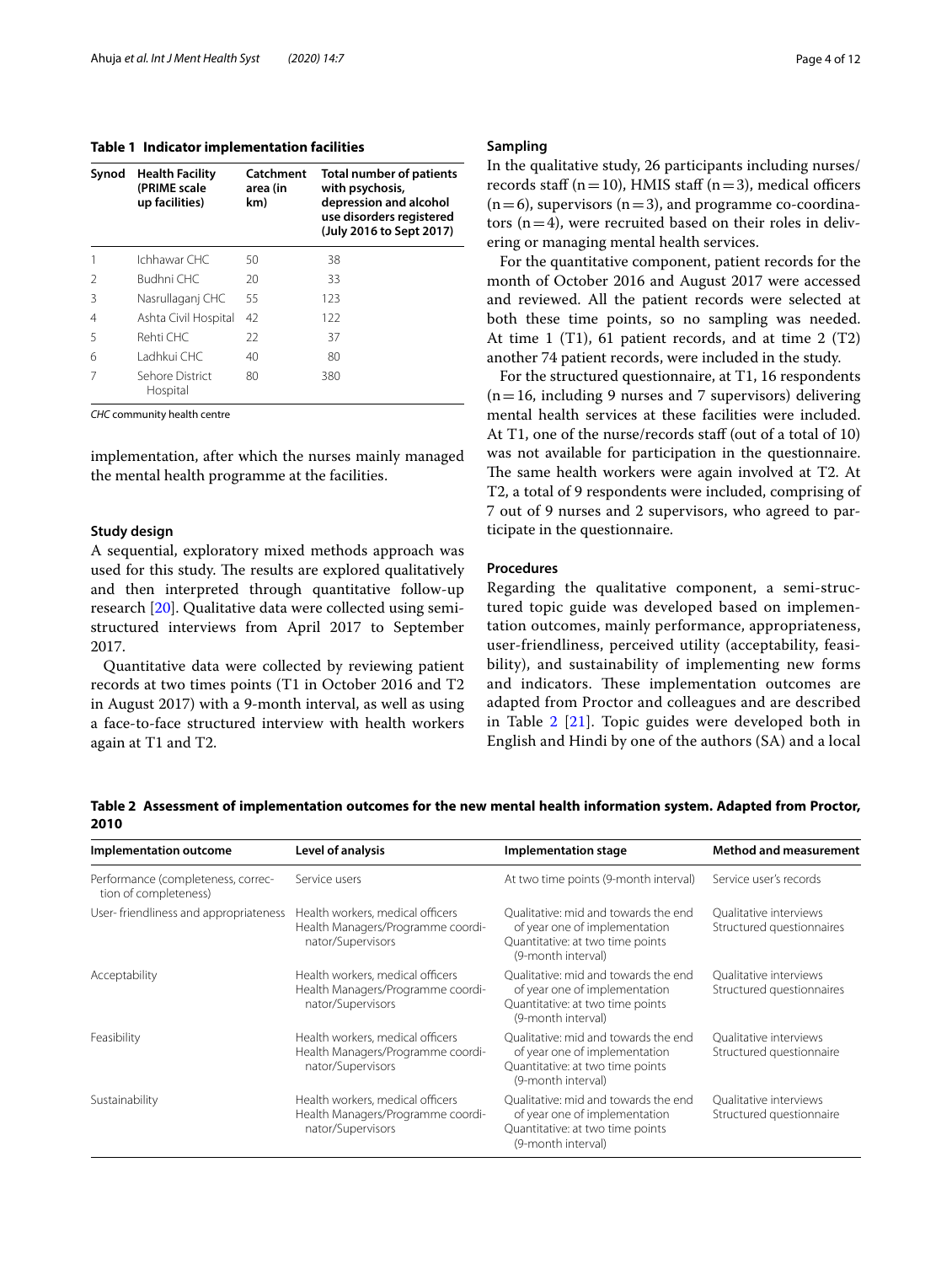researcher. To begin with, the topic guides assessed generic feasibility of these indicators, followed by other implementation outcomes assessing the actual use of these indicators. Some other implementation outcomes such as penetration were not assessed at this stage, as these outcomes are better suited to be assessed at later stages of implementation. The interviews with health workers were conducted in health facilities in Sehore and with programme co-ordinators and supervisors in the PRIME offices in Sehore. These were individual indepth interviews, and each lasted for about one hour. Interviews were recorded and later transcribed. Back translations were carried out for interviews conducted in Hindi.

For the quantitative component, a structured questionnaire was developed. The questionnaire encompassed several implementation outcomes and was designed to capture the perceptions of utility, appropriateness, and user friendliness [\[21\]](#page-11-20). First, as part of a larger programme of work in the Emerald project, a cross-country structured questionnaire was developed which was later contextualised for India and translated to Hindi. For reviewing the patient records, performance was calculated by assessing the completion rates and the correctness of completion rates of the patients' records. Completion was scored, by the frst author and a country researcher, as either partially complete or fully complete. Similarly, the responses for correctness of completion rate were further divided into illogical, illegible and incomplete responses, and scored by the same two researchers.

## **Data analysis**

Qualitative data analysis followed thematic analysis principles [\[22](#page-11-21)]. Initial open codes were descriptive and were grouped into broadly conceptually coherent categories using NVIVO-10 software. These were considered 'parent themes' guiding further coding. Open codes were then deductively mapped out against the existing framework called Performance of Routine Information System Management (PRISM) [\[23](#page-11-22)] to develop themes. Hence this existing framework was used for deductive development of themes. Finally, the data were populated in an Excel spreadsheet, with themes from the categories described in the PRISM framework, namely technical, organisational, and behavioural determinants. Technical determinants describe the data collections forms, processes and systems; organisational determinants cover the resources, roles and responsibilities; and behavioural determinants explain the knowledge, skills, motivation and attitudes of health workers who collect and use data.

Quantitative data were analysed using descriptive statistics using percentage of responses.

#### **Ethics review**

Ethical permission from the review boards of Public Health Foundation of India (TRC-IEC-200/13; TRC-IEC-201/13; TRC-IEC-202-13) and King's College London (PNM-1314-4) was granted for the study. Informed written consent was provided by all participants. Anonymised case records were used for the purpose of analysis.

## **Results**

Using the PRISM framework, we report technical, organisation and behavioural components afecting the implementation of the new mental health indicators in Sehore District. Results from the case records review and the structured questionnaire, are embedded in the qualitative themes. Some of the overall fndings from the case records review and the structured questionnaire are presented in a cross-country paper [\[24](#page-11-23)]. However, this results section delves into the specifcation of various sub items of the questionnaire and patients' records. As stated above, these fndings are nested into the relevant qualitative themes, to enhance the contextual understanding of the use of these new mental health indicators in the health facilities in Sehore.

## **Technical determinants**

## *Completion of data in the health facilities*

All the health workers interviewed considered that the new forms with mental health data were easy to understand and simple to complete. Through the structured questionnaires, the items assessing willingness to complete new forms, easiness of the task/user friendliness, and the relevance/appropriateness of using new mental health forms, remained higher than 85% across both time points when the response was selected as either agreed or strongly agreed (see Table [4\)](#page-6-0).

Across the two times points, after reviewing 61 and 74 patient records, respectively, we calculated the completion rates for all health facility indicators (see Table [3](#page-5-0)). Overall, completion rates for mental health service indicators were found to be either slightly reduced or they remained constant across the two time points. Completion rates of indicators on diagnosis, exact diagnosis (confrmed by a psychiatrist) and treatment administered were above 85%, both at T1 and T2, with slight reduction in the completion rates at T2 as compared to T1. The indicator on severity noted a reduction in completion at T2 as compared to T1. For indicators on referral and follow-up, only the patients who were referred and followed up were recorded by the health workers, therefore these indicators could not be compared with other indicators.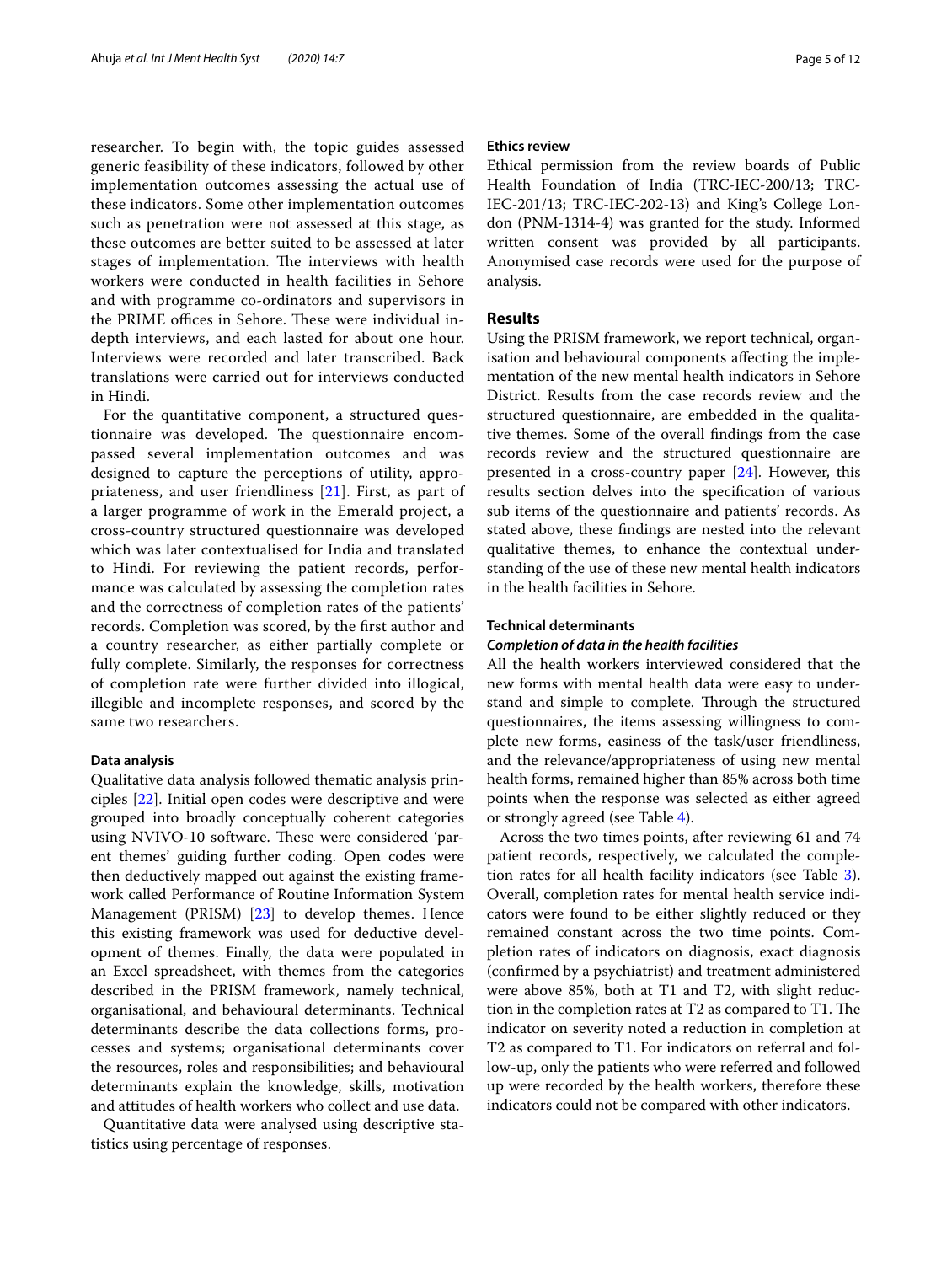#### *Correctness of completed mental health indicators*

During the qualitative interviews, health workers reported that their understanding of the forms has improved over time, and as per most of the supervisors and programme coordinator the quality of data reported by the respondents is generally accurate. Primary care practitioners elaborated that the monthly reporting initially took longer to reach the directorate of health services at state level, however the process of transferring reports also streamlined over time.

The accuracy with which the case records were completed is further elaborated through the quantitative fndings. Through the structured questionnaire, confidence of health workers in the use of data using the new format was reported to have increased from 43% at T1 to 78% at T2, when the response was selected as either 'agree' or 'strongly agree'. The item assessing additional time spent in completing mental health records reduced with time. While at T1, 62% of the health workers spent more than 10 min on reporting for additional mental health indicators, this was reduced to 28% at T2, when the response was selected as either agreed or strongly agreed. Agreement for the item on 'not having enough time to complete additional questions for routine data collection' also changed from 80% to 43% from T1 to T2, when 'agree' and 'strongly agree' responses were combined (see Table [4](#page-6-0)).

Accuracy amongst completed patient records was gen-erally high (Table [3](#page-5-0)). For indicators on diagnosis, exact diagnosis and severity, the correction of completion rate was 96.7% at T1 and 95.2% at T2. The indicator on treatment however showed an increase of 28.4% in correction of completion column when measured from T1 to T2. Percentage of incorrectly completed records, attributed to the illogical correction of completion, also reduced across the two time points.

## **Organisational** *determinants Overstretched health workers*

Nurses at the primary facilities managed the new mental health programme, which included responsibilities for counselling, reporting and overall management. During the interviews, programme managers confrmed that directives from the Department of Health to allocate two nurses per facility enabled the initiation of the documentation (using screening, case and follow up registers) in these facilities.

Most of the practitioners at primary care reported that nurses are competent enough to lead data collection tasks within mental health programmes. However, in view of staff shortages (in almost all facilities) and other priorities such as managing deliveries, medical officers and in charge medical officers reported it is difficult for nurses to complete registers and conduct counselling sessions for patients with mental disorders, afecting the feasibility and sustainability of these measures. A respondent stated:

*"Nurses have a role in every other National Health Programme and alone they handle many duties.*  There should be more nurses for this new pro*gramme. We try to relieve nurses for few hours of a day but in my understanding other health workers like AHSA (Accredited Social Health Activist)* 

| Criteria                     | <b>Number of patients</b><br>diagnosed with three<br>priority disorders, n (%) | <b>Number of patients</b><br>where the diagnoses<br>was confirmed<br>by a psychiatrist, exact |                             | Severity,<br>n (%) |               | Treatment administered (either<br>psychological or pharmaceutical<br>treatments), n (%) | Referral,<br>n(%) | Follow up,<br>n(%) |
|------------------------------|--------------------------------------------------------------------------------|-----------------------------------------------------------------------------------------------|-----------------------------|--------------------|---------------|-----------------------------------------------------------------------------------------|-------------------|--------------------|
|                              |                                                                                | diagnosis, n (%)                                                                              |                             |                    |               |                                                                                         |                   |                    |
|                              | Completion in the new formats                                                  |                                                                                               |                             |                    |               |                                                                                         |                   |                    |
| T1<br>$N = 61$               | 61 (100)                                                                       | 49 (80.0)                                                                                     |                             | 61 (100)           | 60(98.0)      |                                                                                         | $2(100)^{a}$      | 41 (100.0)         |
| T <sub>2</sub><br>$N = 74$   | 65 (87.8)                                                                      | 63(85.1)                                                                                      |                             | 29 (39.1)          | 65 (87.8)     |                                                                                         | $4(100)^a$        | 3(100.0)           |
| Criteria                     | Time point                                                                     | <b>Diagnosis</b>                                                                              | Exact diagnosis             |                    | Severity      | Treatment administered                                                                  | Referral          | Follow up          |
| Correctness of<br>completion | T1                                                                             | 60 (98.0)                                                                                     | 46 (94.0)                   |                    | 60 (98.0)     | 42 (70.0)                                                                               | $2(100)^a$        | 41 (100)           |
|                              | T <sub>2</sub>                                                                 | 64 (98.4)                                                                                     | 55 (87.3)                   |                    | 29 (100)      | 64 (98.4)                                                                               | $4(100)^a$        | 3(100)             |
| Data quality issue           | T1                                                                             | 1 (partially writ-<br>ten)                                                                    | 3 (illogical)               |                    | 1 (Illegible) | 18 (illogical 8, partially<br>complete 9, Illegible 1)                                  | $\mathbf{0}$      | 0                  |
|                              | T <sub>2</sub>                                                                 | (partially writ-<br>ten)                                                                      | 8 (partially com-<br>plete) | 0                  |               | 1 (Illegible)                                                                           | 0                 | 0                  |

<span id="page-5-0"></span>**Table 3 Completion and correction of completion rates of mental health service indicators**

<sup>a</sup> The response options and the denominators for these items were different from the other items, these are therefore not included in the summarised results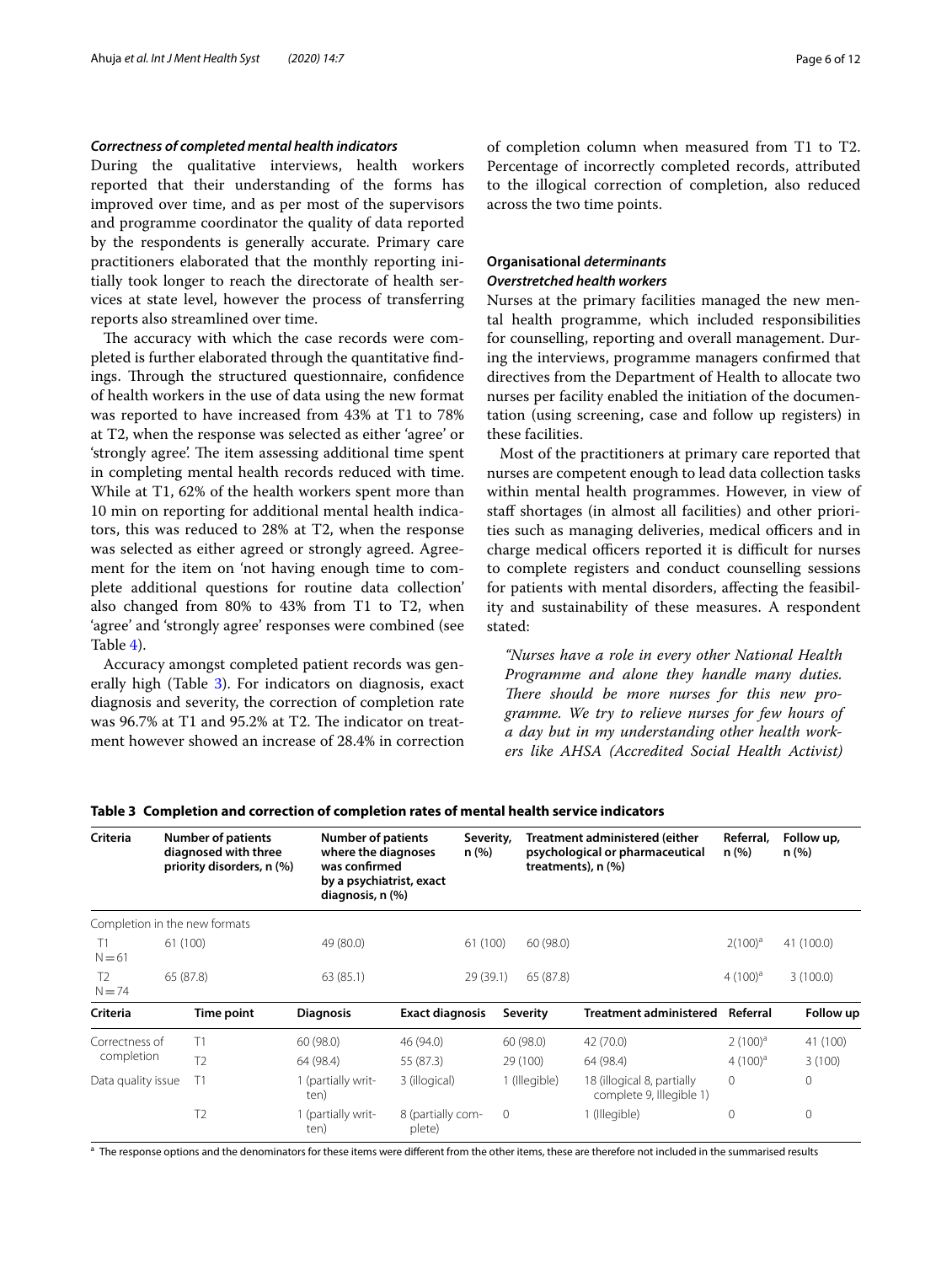## <span id="page-6-0"></span>**Table 4 Results from structured questionnaire**

| <b>Survey questions</b>                                                                   | Responses             | T1<br>$N = 16$<br>N (%) | T <sub>2</sub><br>$N = 9$<br>N (%) |
|-------------------------------------------------------------------------------------------|-----------------------|-------------------------|------------------------------------|
| Currently involved in routine data collection?                                            | Yes                   | 9(56.2)                 | 7(77.8)                            |
|                                                                                           | <b>No</b>             | 7(44.8)                 | 2(22.2)                            |
| Received training on routine data collection?                                             | Yes                   | 16 (100)                | 9(100)                             |
|                                                                                           | No.                   | 0                       | $\mathbf 0$                        |
| How many mental illness patients do you see on average in a week?                         | 1 or fewer            | 3(18.8)                 | 3(42.9)                            |
|                                                                                           | 2-4 per week          | 8(50.0)                 | 3(42.9)                            |
|                                                                                           | 5-7 per week          | 3(18.8)                 | 0                                  |
|                                                                                           | 8-10 per week         | 1(6.3)                  | $\mathbf 0$                        |
|                                                                                           | >10 per week          | 1(6.3)                  | 1(14.2)                            |
| How much time do you think you spend, on average, with each patient who has mental health | $< 5$ min             | 0                       | 1(14.3)                            |
| problems?                                                                                 | $5-10$ min            | 2(12.5)                 | 1(14.3)                            |
|                                                                                           | $11-20$ min           | 0                       | 1(14.3)                            |
|                                                                                           | $21-30$ min           | 2(12.5)                 | $\mathbf 0$                        |
|                                                                                           | $>30$ min             | 12 (75.0)               | 4(57.1)                            |
| How much time do you spend on average recording information for any patient?              | $< 5$ min             | 1(6.3)                  | $\circ$                            |
|                                                                                           | $5-10$ min            | 2(12.5)                 | 4(57.1)                            |
|                                                                                           | $11-20$ min           | 7(43.8)                 | 1(14.3)                            |
|                                                                                           | $>20$ min             | 6(37.5)                 | 2(28.6)                            |
| How much additional time was needed using the new format?                                 | $< 5$ min             | 0                       | 1(14.3)                            |
|                                                                                           | $5-10$ min            | 6(37.5)                 | 4(57.1)                            |
|                                                                                           | $11-20$ min           | 3(18.8)                 | $\mathbf 0$                        |
|                                                                                           | $>20$ min             | 7(43.8)                 | 2(28.6)                            |
| How satisfied are you with the new format?                                                | Very dissatisfied     | 0                       | $\mathbf 0$                        |
|                                                                                           | A little dissatisfied | 1(6.3)                  | 2(28.6)                            |
|                                                                                           | Neutral               | 3(18.8)                 | $\overline{0}$                     |
|                                                                                           | A little satisfied    | 8(50.0)                 | 2(28.6)                            |
|                                                                                           | Very satisfied        | 4(25.0)                 | 3(42.9)                            |
| It is possible to use the mental health indicators in routine practice                    | Strongly disagree     | $\overline{0}$          | $\mathbf 0$                        |
|                                                                                           | Disagree              | 1(6.3)                  | 4(44.4)                            |
|                                                                                           | Neutral               | 0                       | $\mathbf 0$                        |
|                                                                                           | Agree                 | 8(50.0)                 | 3(33.3)                            |
|                                                                                           | Strongly agree        | 7(43.8)                 | 2(22.2)                            |
| I do not have enough time to complete additional questions for routine data collection.   | Strongly disagree     | 0                       | $\mathbf 0$                        |
|                                                                                           | Disagree              | 1(6.3)                  | 3(42.9)                            |
|                                                                                           | Neutral               | 2(12.5)                 | 1(14.3)                            |
|                                                                                           | Agree                 | 10(62.5)                | 3(42.9)                            |
|                                                                                           | Strongly agree        | 3(18.8)                 | $\mathbf 0$                        |
| Routine mental health data collection is important                                        | Strongly disagree     | 0                       | $\mathbf 0$                        |
|                                                                                           | Disagree              | 0                       | 1(11.1)                            |
|                                                                                           | Neutral               | 0                       | 1(11.1)                            |
|                                                                                           | Agree                 | 1(6.3)                  | 6(66.7)                            |
|                                                                                           | Strongly agree        | 15 (93.8)               | 1(11.1)                            |
| I am interested and willing to be involved in the data collection using these formats     | Strongly disagree     | 0                       | $\mathbf 0$                        |
|                                                                                           | Disagree              | 0                       | 0                                  |
|                                                                                           | Neutral               | 0                       | 0                                  |
|                                                                                           | Agree                 | 4(25.0)                 | 8 (88.9)                           |
|                                                                                           | Strongly agree        | 12 (75.0)               | 1(11.1)                            |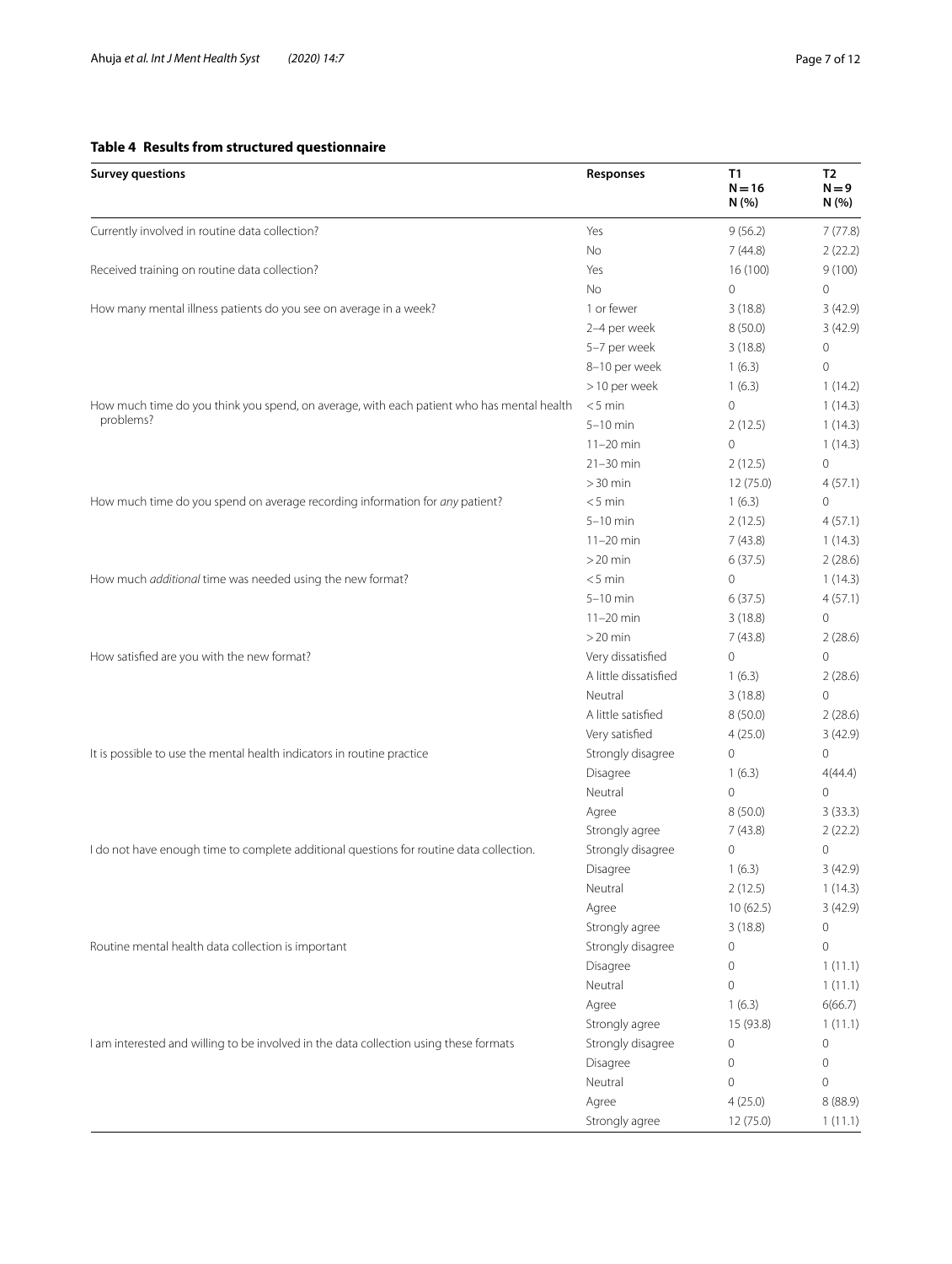## **Table 4 (continued)**

| <b>Survey questions</b>                               | Responses         | T1<br>$N = 16$<br>N (%) | T <sub>2</sub><br>$N = 9$<br>N (%) |
|-------------------------------------------------------|-------------------|-------------------------|------------------------------------|
| The data collection format is easy to understand      | Strongly disagree | $\circ$                 | $\Omega$                           |
|                                                       | Disagree          | 0                       | $\mathbf{0}$                       |
|                                                       | Neutral           | 0                       | 1(11.1)                            |
|                                                       | Agree             | 12(75.1)                | 4(44.4)                            |
|                                                       | Strongly agree    | 4(25.0)                 | 4(44.4)                            |
| The individual items appear relevant and useful       | Strongly disagree | 0                       | $\Omega$                           |
|                                                       | Disagree          | $\circ$                 | 0                                  |
|                                                       | Neutral           | $\circ$                 | $\Omega$                           |
|                                                       | Agree             | 1(6.3)                  | 5(83.3)                            |
|                                                       | Strongly agree    | 15 (93.8)               | 1(16.7)                            |
| I believe this form should be part of our normal work | Strongly disagree | $\circ$                 | $\mathbf{0}$                       |
|                                                       | Disagree          | 1(6.3)                  | 2(25.0)                            |
|                                                       | Neutral           | $\circ$                 | $\mathbf{0}$                       |
|                                                       | Agree             | 8(50.0)                 | 6(75.0)                            |
|                                                       | Strongly agree    | 7(43.8)                 | $\Omega$                           |
| I feel confident using the data collection format     | Strongly disagree | 1(6.3)                  | $\mathbf{0}$                       |
|                                                       | Disagree          | $\circ$                 | 2(22.2)                            |
|                                                       | Neutral           | 8(50.0)                 | $\mathbf{0}$                       |
|                                                       | Agree             | 7(43.8)                 | 4(44.4)                            |
|                                                       | Strongly agree    | 0                       | 3(33.3)                            |

## *can also do the job of reporting or counselling in my facility.*" (Medical Officer, Ichhawar).

Interestingly, staf perception of the burden due to the new forms also increased over time. Within the responses during structured questionnaires, health workers reported a reduction in percentage of agreement from around 90% at T1 to 75% at T2 when asked about whether they see the new mental health forms being a part of their routine work (Table [4](#page-6-0)).

## *Poor service delivery at the health facilities as a barrier to reporting*

All supervisors and coordinators reported that the state government's plan to expand mental health services across all districts in Madhya Pradesh afected mental health service delivery in the seven mental health scale up sites. Health workers said that the poor service delivery in the initial months was also infuenced by delays in procuring essential medicines, mental health registers and referral slips at scale-up facilities, which in turn delayed reporting in the new registers. A nurse pointed out:

"Our block medical officer has assigned me to man*age Mann Kaksh (Mental Health Cell) and I like it*  *here. I want to do the reporting, but it is difcult to get time to screen patients in outpatient hours as there are so many other patients of fever and cold and then these patients [mental disorders] expect medicine. We have only 100 olanzapine till now. Sir [programme coordinator] has been assuring us we will soon get them. So, for me reporting is not a problem. But we need other things."* (Nurse, Ashta).

Another health worker points out that alongside other procurement issues, unavailability of doctors also led to poor identifcation and diagnosis of people with Depression, Psychosis and Alcohol Use Disorders in her facility:

*"We don't have much to report for these patients. Not all doctors send patients to Man Kaksha [Mental Health Cell]. Reporting we can do after our breaks also but sometimes there are no patients throughout the weeks."* (Health worker, Nasrullaganj).

## *Facilitation of mental health reporting in facilities*

Most nurses found the initial 3-day training session was easy to follow and user-friendly, as reported in the qualitative interviews. Monthly on-the-job supervision on how to populate a feld in the new registers greatly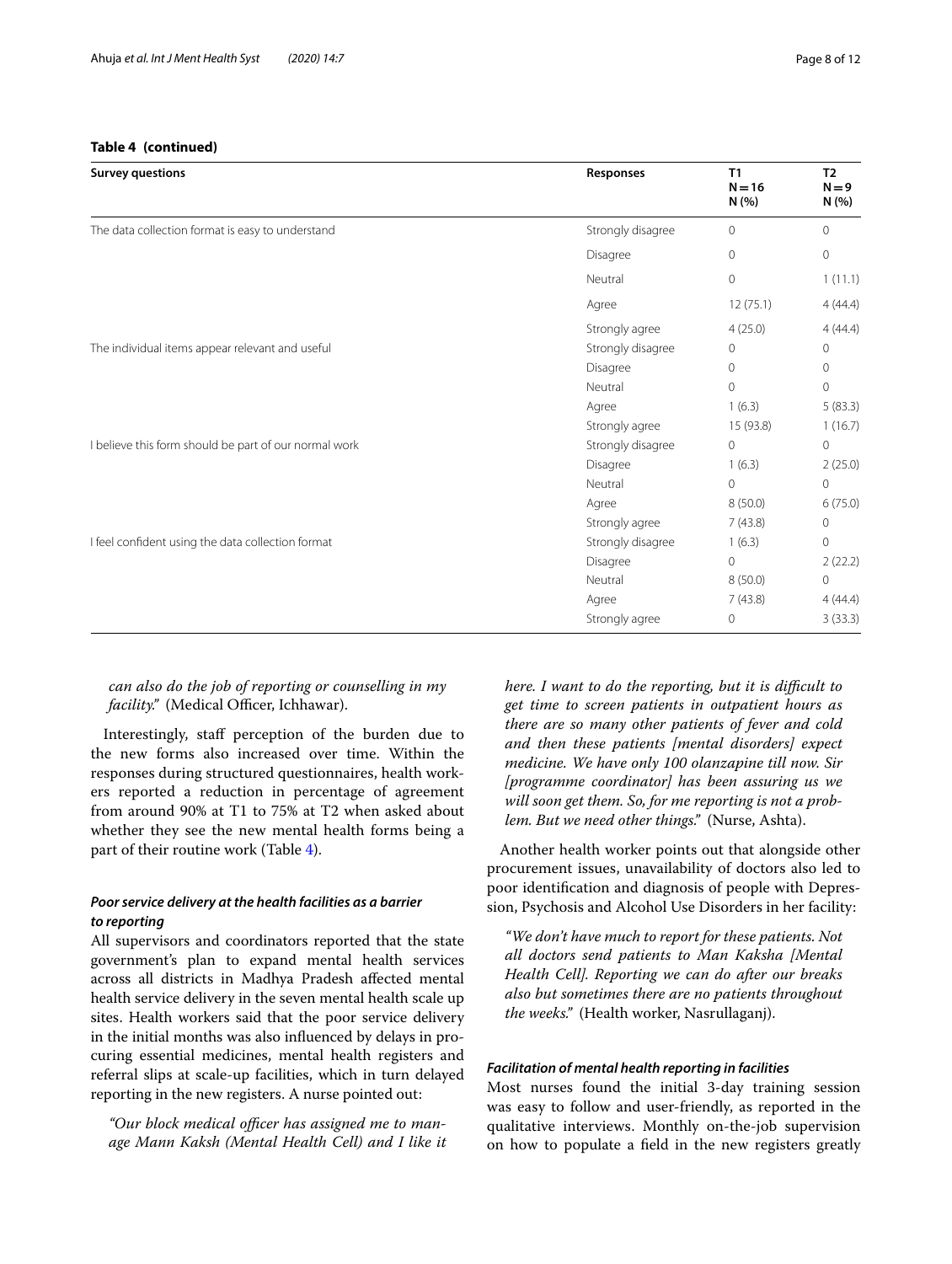assisted the implementation of indicators, as indicated by several respondents to the interviews.

Ensuring co-ordination between nurses, medical officers and the psychiatrist, maintaining referral linkages with tertiary care, continuous supportive supervision of the nurses and collaboration with the other health information system staff at facilities, were all suggested to have facilitated reporting. A nurse reported:

*"He [programme coordinator] visits us every month or sometimes twice in one month so we do ask him as and when we don't understand any felds in the form, in the frst month I had to rework on all the forms and he showed me how to do that."* (Nurse 2, District Hospital).

Another nurse mentions how peer support has also helped them in records completion:

*"All 4 of us [nurses] took the induction together, we have taken many such trainings together. One of the nurses lives close to my house and as I was not there when coordinators came to teach at the CHC, so the other nurse has helped me complete registers. All these registers were made by us before we got the nicer ones from the government."* (Nurse 1, Rehti).

## *Integration and adoption of mental health forms within general health information system*

Practitioners at primary care elaborated on their experiences of integration of other similar programmes in the past and attributed the success to the project staff investing in enhancing staff motivation, ongoing engagement with the health facility and engaging staff in community awareness programmes. A medical officer stated:

*"You all might think it is tough to sustain a programme, but in my 15 years' experience in seeing people bring an agenda, do some implementation and go back. What has worked in my Community Health Centre is if they do not dictate but help and work it out with my staf, I have seen that in TB and other programmes, my staf here are all competent."*  (Medical officer 2, Nasrullaganj).

Supervisors and coordinators supported the concept of integration of mental health information with the routine information system. Further, they commented on the comorbid disease burden and the need for overall integration at primary care level for sustainable measures.

According to the programme coordinators, the simplicity of the new indicators can help in the integration. However, a few programme managers said diferent strategies will be required to achieve integration of these forms at state/district or national level. For example, one programme coordinator suggested that, for integration to occur below district level, training modules for health management information systems will be needed.

## **Behavioural** *factors*

## *Importance of mental health information systems at the facilities*

All nurses interviewed considered having a routine mental health information system in their facility important for revising patients' treatment plans. Regarding this importance, one of the health workers stated:

*"[..] we record the new and the returning patients in the mental health main register. We know for example we must do depression testing with PHQ-9 forms. Every time the patient comes, we must do PHQ-9 again. So, all this need to go in the register. So, it is necessary to record all this information somewhere like what medications needs to be decreased or stopped. He [medical officer] needs it from time to time. In my opinion, this register is very helpful."*  (Health worker, Budhni).

The health workers, the HMIS staff and the programme coordinators largely reinforced the need for the new reporting formats. Structured questionnaires also revealed a 100% score when the response was marked as either agreed or strongly agreed, on the items capturing the relevance and usefulness of collecting mental health data in the new formats, at both time points.

## *Knowledge and attitudes of health workers*

When the respondents were asked about how the new forms and training on mental health information system have helped them in their daily work, most reported to have improved knowledge and awareness of mental disorders.

*"… after the training on mental health data. I detect and report on depression cases, and alcohol cases [cases with alcohol use disorders] I gained knowledge on how to maintain an OPD register and write about how and what talked in the session [counselling session]."* (Nurse, Budhni).

Some participants in the qualitative studies said that the training was able to break negative attitudes and misconceptions towards people with mental disorders:

*"[…] I had initial hesitancy or fear you can say, in managing the mental health programme, but the trainings have helped build positive attitude for myself and for patients I felt such cases can be cured and have better lives."* (Health worker 1, Rehti).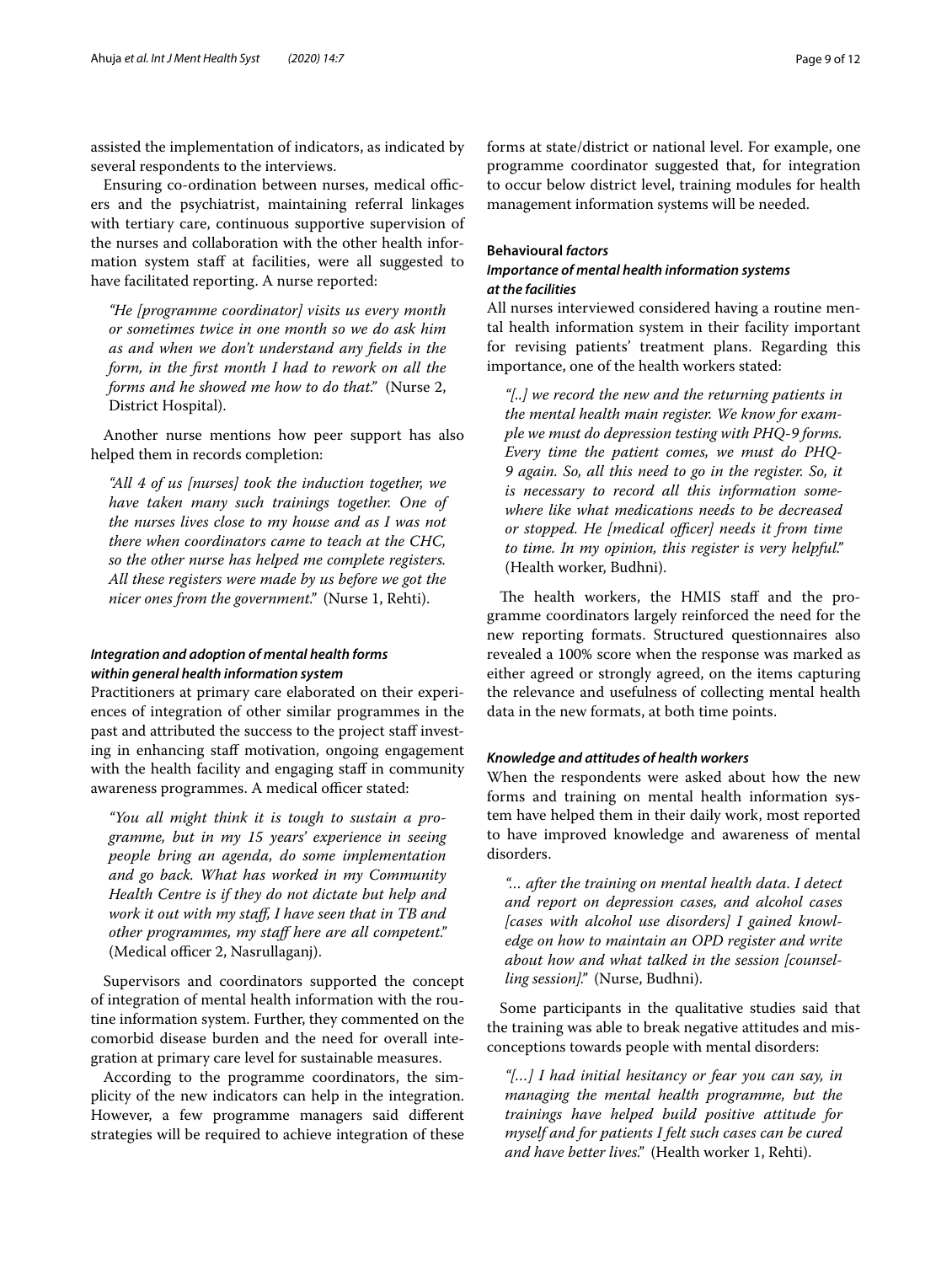Similar to the qualitative results, the quantitative fndings also suggest greater willingness of health workers to be involved in completing the new forms, which was maintained at both T1 and T2.

## **Discussion**

Integration of care for people with mental disorders is aided through system-wide healthcare approaches [\[25](#page-11-24)], such as strengthening routine mental health information systems. The provision of mental health services is afected by lack of information, as information is imperative for planning decisions and management practices  $[10]$  $[10]$ . As a result, the WHO developed a comprehensive procedure to strengthen mental health information systems globally  $[6]$  $[6]$ . There is an increasing support for the evaluation of health management information systems targeting several implementation outcomes including timeliness, relevance and accuracy [\[26\]](#page-11-25). However, to the best of our knowledge, our study is the frst to evaluate the implementation of key mental health indicators at primary care facilities in India.

Evaluation of the new system of collecting mental health data at primary care facilities through mental health indicators demonstrated overall good performance, indicated by higher correctness of the completed records. First, this study found high completion rates for some of the indicators at T1, with only a slight reduction in their completion at T2. These included indicators on exact diagnosis, treatment administered, follow-up and referrals. However, items capturing severity required additional work and were hard to capture. Nevertheless, correctness with which mental health proformas were completed, remained high and constant across the time points. Therefore, over time the quality with which all of these indicators were completed remained high.

Second, perceived importance, user-friendliness, and need for the new mental health indicators, were all contributors to acceptability  $[21]$ , which was high across health workers and their supervisors using the forms.

Third, health workers' perception of burden increased and there was a slight dip in their feeling of being positive about reporting. Therefore, even with the state level buy- in (for example by releasing state directives to relieve nurses for mental health programme activities), additional reporting as a result of newly introduced indicators and clinical responsibilities left health workers overburdened.

Fourth, continued supervision and support emerged as a key strategy which maintained positivity and ensured feasibility of the new mental health indicators and forms. Thus, a support system of coaching and providing technical assistance is a part of the design focused implementation, which included installing, optimising and improving mental health service delivery and support systems at primary care facilities within the PRIME programme [\[20](#page-11-19)]. External support and supervision for data collectors has also enabled diferent stages of developing mental health information systems in Ghana and South Africa [\[27](#page-11-26)]. Considering that in this study the external support provided by research projects such as PRIME and Emerald was of limited duration, further long-term commitment of support is needed from the government. This contributes to the understanding around sustainability of these measures.

Fifth, this study supports the integration of mental health indicators in routine monitoring at primary care facilities through implementation strategies, such as developing and implementing a combined HMIS module which includes training on mental health indicators. However, the primary care staff needed continuous support from an external technical support team, which in our case was provided by PRIME programme. Integration of mental health indicators into district health information systems in two South African provinces have shown that the integration of mental health information system into pre-existing information systems enables the overall process of integration [[27](#page-11-26)].

## **Study limitations**

There are several limitations of this study which should be considered while interpreting these fndings. For the case records review, there were no internal validation checks conducted, however the quality of the records was assessed independently by the co-researchers. The structured questionnaire conducted with health workers and health managers might have introduced social desirability bias. Some of these questions were further explored qualitatively to cover any critical point of view. This study focused only on the data collection aspect of the mental health information systems. The overall system of collection, transmission, analysis, dissemination and use should be assessed for a complete evaluation of information systems for mental health programs. Additionally, some interviews were carried out in Hindi, and therefore some crucial information might have been lost during the process of translation. Lastly, this study focused on the assessment of health service delivery indicators only, and health system indicators such as indicators on psychotropic medicines, trainings etc. could not be evaluated due to time limitations. Lastly, the case records review assessed the completion of the indicators on the data collection forms, however the clinical accuracy of this information could not be assessed.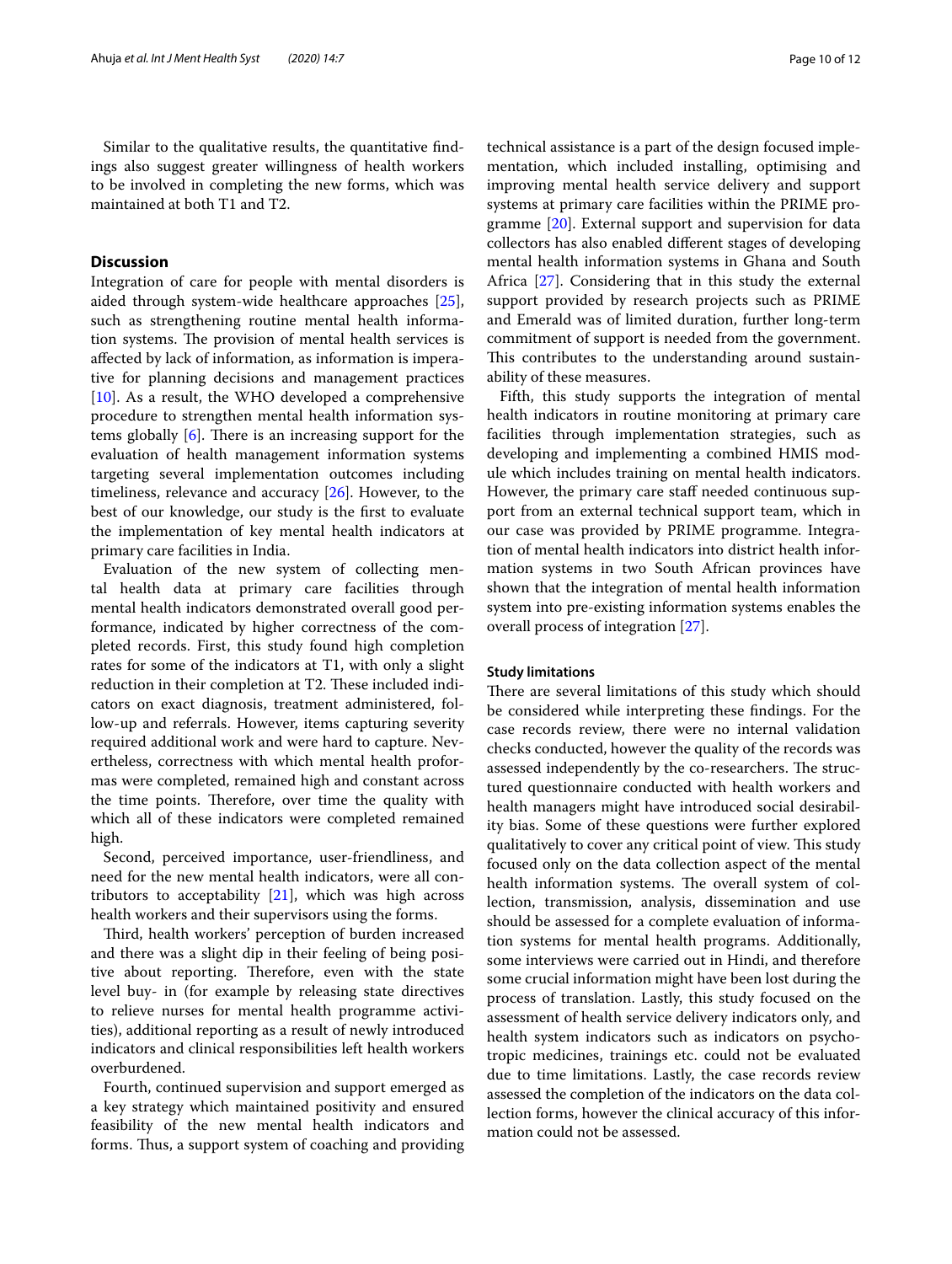## **Implications of the fndings**

The results of this study have several implications. First, it is necessary to understand that information systems alongside other health systems building blocks needs to be integrated with primary health care programmes for effective integration. This is particularly important in the case of mental health in LMICs where the treatment gap is above 90%  $[3]$  $[3]$ . This study suggests adoption of a set of mental health indicators at primary care facilities under the DMHP in India. Second, it appears that with some external technical support it is feasible to collect data on diagnosis, severity, treatment, follow-up and referrals for three priority disorders. Third, within the context of Sehore District, it is essential that these measures have buy-in from the government and that they are maintained and incorporated in the state/district level programme implementation plans or linked with other health care programmes at primary facilities. Fourth, owing to overburdened health staf and limited support from research projects, the sustainability of such measures needs to be further researched in real time. Future research should evaluate the integrated information systems at primary care facilities, especially as the need for mental health surveillance is rising.

## **Conclusions**

This study evaluated the implementation of new indicators for monitoring mental health care in primary care facilities in India. It demonstrates that the implementation of seven mental health indicators by health workers at primary care facilities in Sehore District is feasible, with high levels of completion and correctness of completion, as well as high levels of perceived acceptability by health workers using the new indicators. Technical assistance from the project team was imperative in maintaining perceived utility of these indicators. By and large, this study supports system wide measures to strengthen (and integrate) mental health information systems, which are needed to monitor the progress of community mental health programmes and to scale up mental health interventions at primary care in LMICs. However, long-term support and buy-in from the governments is needed to sustain these measures.

#### **Abbreviations**

HMIS: Health Management Information Systems; LMIC: Lower- and Middle-Income Countries; PRIME: Programme for Improving Mental Health Care; Emerald: Emerging Mental Health Systems in Low- and Middle-Income Countries; PRISM: Performance of Routine Information System Management; DMHP: District Mental Health Programme; DoH: Department of Health; MoHFW: Ministry of Health and Family Welfare.

#### **Acknowledgements**

The authors would like to acknowledge PHFI- Delhi and Sangath-Bhopal team for their contributions to the study protocol and components. SA is supported by the Psychiatric Research Trust- UK and the National Institute for Health Research (NIHR) Collaboration for Leadership in Applied Health Research (CLHARC) South London. GT is supported by the National Institute for Health Research (NIHR) Collaboration for Leadership in Applied Health Research and Care South London at King's College London NHS Foundation Trust. The views expressed are those of the author(s) and not necessarily those of the NHS, the NIHR or the Department of Health. *GT* acknowledges fnancial support from the Department of Health via the National Institute for Health Research (NIHR) Biomedical Research Centre and Dementia Unit awarded to South London and Maudsley NHS Foundation Trust in partnership with King's College London and King's College Hospital NHS *Foundation Trust.* GT is supported by the European Union Seventh Framework Programme (FP7/2007-2013) Emerald project. GT also receives support from the National Institute of Mental Health of the National Institutes of Health under award number R01MH100470 (Cobalt study). GT is also supported by the UK Medical Research Council in relation the Emilia (MR/S001255/1) and Indigo Partnership (MR/R023697/1) awards. LG is a member of King's Improvement Science, which is part of the NIHR CLAHRC South London and comprises a specialist team of improvement scientists and senior researchers based at King's College London. Its work is funded by King's Health Partners (Guy's and St Thomas' NHS Foundation Trust, King's College Hospital NHS Foundation Trust, King's College London, and South London and Maudsley NHS Foundation Trust), Guy's and St Thomas' Charity, the Maudsley Charity, and the Health Foundation.

#### **Author's contributions**

SA drafted the report and AK, LG, RKB, MJ, GT reviewed, provided inputs and approved it. SA and MJ were responsible for the design of the study; SA, MJ, RS, GT were responsible for study implementation and overseeing of data collection; overall study coordination; and MJ, SA, AK were responsible for analyses. RKB proofread the manuscript. All authors read and approved the fnal manuscript.

#### **Funding**

This work was supported by the European Union's Seventh Framework Programme [FP7/2007-2013] under Grant Agreement No 305968; and the PRIME Research Programme Consortium, funded by the UK Department of International Development (DFID) for the beneft of developing countries. No funding bodies had any role in study design, data collection and analysis, decision to publish, or preparation of the manuscript. The views expressed in this publication are not necessarily those of the funders.

#### **Availability of data and materials**

The datasets used and/or analysed during the current study are available from the corresponding author on reasonable request.

#### **Ethical approval and consent to participate**

Ethical approvals for the study were granted by the Public Health Foundation of India Institutional Ethics Committee, Health Ministry Screening Committee (Indian Council for Medical Research), as well as from the King's College London Research Ethics Committee (PNM- 1314-4) and the WHO's Research Ethics Review Committee. All the participants provided informed consent for this study.

## **Consent to publish**

Not applicable.

#### **Competing interests**

The authors declare that they have no competing interests.

#### **Author details**

<sup>1</sup> Centre for Global Mental Health, Health Services and Population Research Department, Institute of Psychiatry, Psychology & Neuroscience, King's College London, London, UK. <sup>2</sup> Programme for Improving Mental Health Care, Sangath, Bhopal, India. 3 Centre for Implementation Science, Institute of Psychiatry, Psychology & Neuroscience, King's College London, De Crespigny Park, London SE5 8AF, UK.<sup>4</sup> City, University of London, London, UK.<sup>5</sup> Public Health Foundation of India, New Delhi, India.